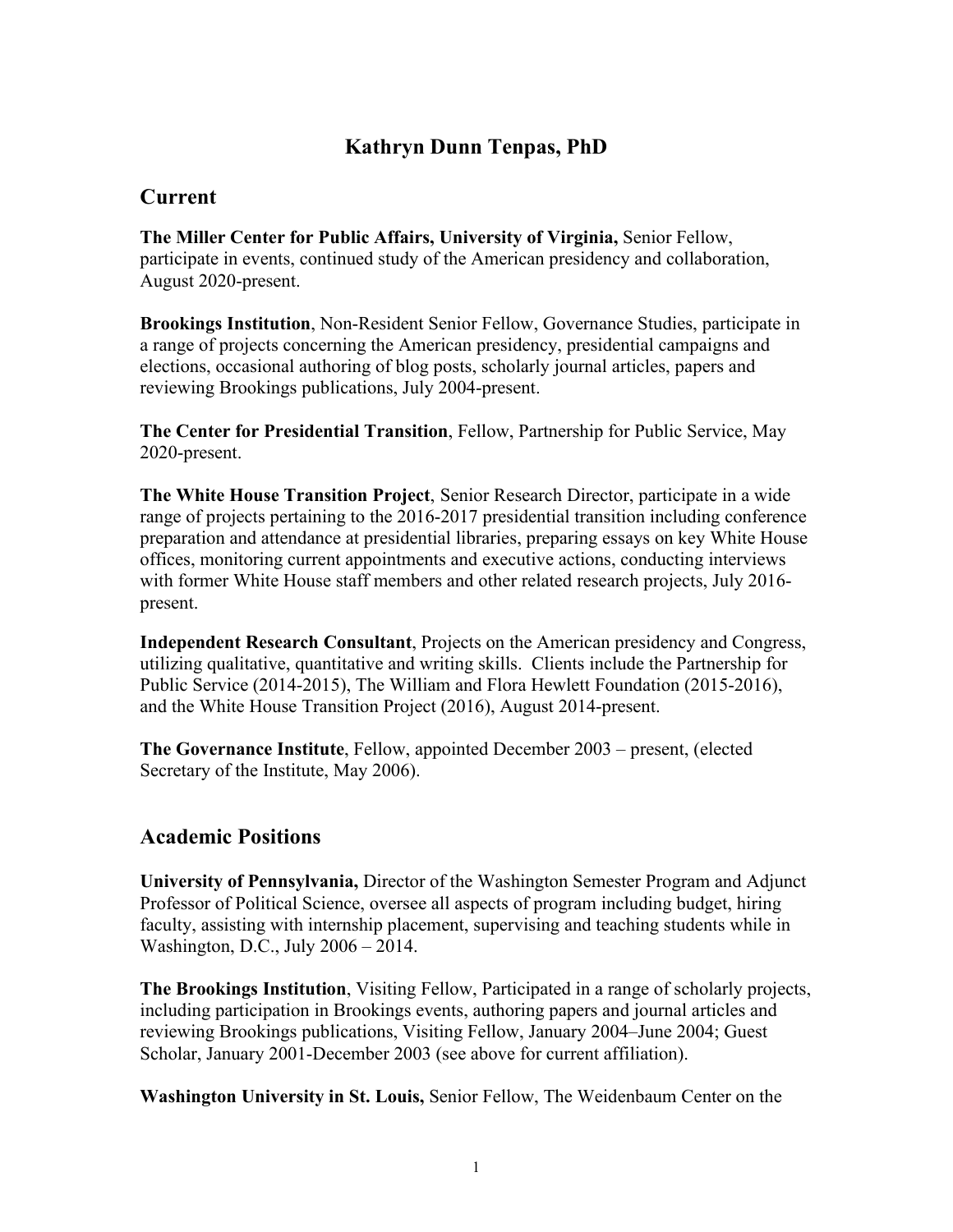Economy, Government and Public Policy, and Senior Lecturer in the Department of Political Science, August 2004-November 2005 (joined the Center as a Visiting Fellow in August 2004 and was promoted to Senior Fellow and Senior Lecturer in April 2005).

**University of Pennsylvania,** Associate Director of the Washington Semester Program, Adjunct Associate Professor of Political Science, taught advanced American Government seminar, Independent Study seminar and administered the program from Washington, D.C., July 1999 – June 2004 (on leave 2004-2005).

**University of South Florida**, Associate Professor, Department of Government and International Affairs, won award for Outstanding Undergraduate Teaching, taught the following courses: American National Government, the American Presidency, Presidential Campaigns and Elections, and the Honors seminar. Responsibilities also included Director of Political Science Honors Program and the USF Washington, D.C. Internship program, appointed December,1993-August 1999.

**Leiden University**, The Netherlands, Guest Scholar, taught courses on the American Presidential Electoral Process and the American Presidency, August 1992 to September 1993.

## **Publications**

#### *Refereed Publications*

"White House Staff Turnover in Year One of the Trump Administration: Context, Consequences and Implications for Governing," *Presidential Studies Quarterly*, Volume 48, Issue 3, September 2018, pp. 502-516.

With Emily Charnock and James A. McCann, "First Term Presidential Travel from Eisenhower to George W. Bush: The Emergence of an 'Electoral College' Strategy," *Political Science Quarterly*, Volume 124, Number 2, Summer 2009, pp. 323-339.

With James A. McCann, "Testing the Permanence of the Permanent Campaign: An Analysis of Presidential Polling Expenditures, 1977-2002," *Public Opinion Quarterly*, Volume 71, Number 3, Fall 2007, pp.349-366.

*Presidents as Candidates: Inside the White House for the Presidential Campaign*, New York: Garland Press, 1997, Routledge Press, 2003 (paperback edition).

With Stephen Hess, "The Bush White House: First Appraisals," *Presidential Studies Quarterly*, Fall 2002, pp.577-585.

With Matthew Dickinson, "Explaining Increasing Turnover Rates Among Presidential Advisers, 1929-1997," *Journal of Politics,* Vol. 64, May 2002, pp.434-48.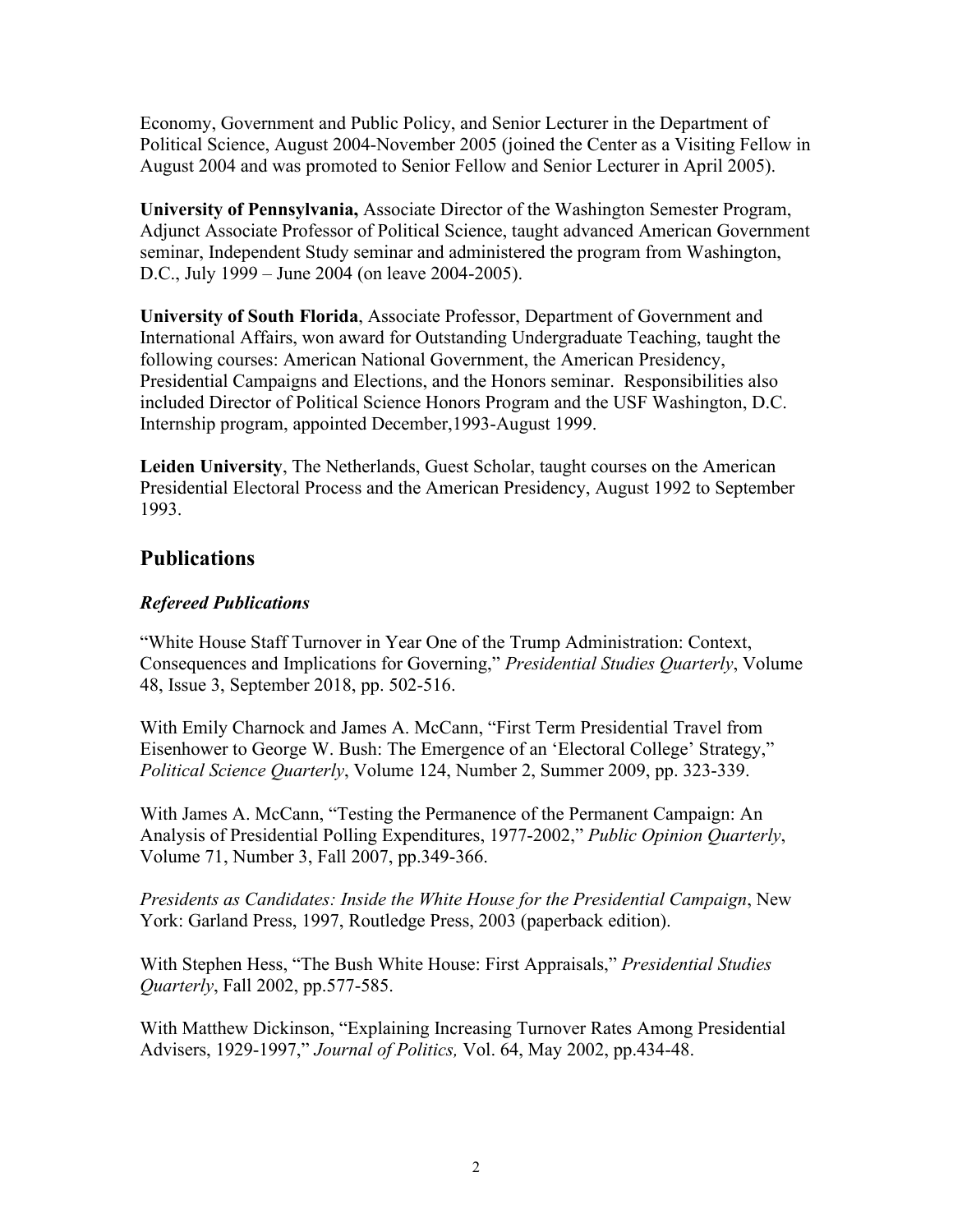With Karen Hult, "Office of the Staff Secretary," *Presidential Studies Quarterly*, Volume 31, Number 2, June 2001, 262-281.

"The Clinton Reelection Machine: Placing the Party Organization in Peril," *Presidential Studies Quarterly*, Vol. 28, No. 4, Fall 1998, pp.761-767.

With Matthew Dickinson, "Governing, Campaigning, and Organizing the Presidency: An Electoral Connection?," *Political Science Quarterly*, Spring, 1997, pp.51-66.

"Promoting President Clinton's Policy Agenda: DNC as Presidential Lobbyist," *The American Review of Politics*, Volume 17, Fall 1996, pp.283-298. Reprinted in Allan J. Cigler and Burdett A. Loomis, *American Politics: Classic and Contemporary Readings*, Boston: Houghton Mifflin Company, 1999.

"Institutionalized Politics: The White House Office of Political Affairs," *Presidential Studies Quarterly*, Volume 26, Number 2, Spring, 1996, pp.511-522.

"Time for Fairness in the Presidential Electoral Process: Major and Minor Parties in Competition," *Journal of Law and Politics*, Spring 1990, pp.625-660.

#### *Book Chapters/Other*

"The President's Advisors: An Analysis of Women on the President's A Team," part of 19A: The Brookings Gender Equality Series, [https://www.brookings.edu/essay/the](https://www.brookings.edu/essay/the-presidents-advisors-an-analysis-of-women-on-the-presidents-a-team/)[presidents-advisors-an-analysis-of-women-on-the-presidents-a-team/](https://www.brookings.edu/essay/the-presidents-advisors-an-analysis-of-women-on-the-presidents-a-team/) (accessed September 2020).

"How instability and high turnover on the Trump staff hindered the response to Covid-19," FIXGOV blog post, May 7, 2020.

[https://www.brookings.edu/blog/fixgov/2020/05/07/how-instability-and-high-turnover](https://www.brookings.edu/blog/fixgov/2020/05/07/how-instability-and-high-turnover-on-the-trump-staff-hindered-the-response-to-covid-19/)[on-the-trump-staff-hindered-the-response-to-covid-19/](https://www.brookings.edu/blog/fixgov/2020/05/07/how-instability-and-high-turnover-on-the-trump-staff-hindered-the-response-to-covid-19/) (accessed May 2020)

Brookings Webinar, with Benjamin Wittes and Anne Joseph O'Connell, "How federal job vacancies hinder the government's response to Covid-19," April 29, 2020. <https://www.brookings.edu/events/webinar-how-federal-job-vacancies-hinder-response/> (accessed May 2020)

"And then there were ten: With 85% turnover across President Trump's A Team, who remains?," FIXGOV blog post, April 13, 2020. [https://www.brookings.edu/blog/fixgov/2020/04/13/and-then-there-were-ten-with-85](https://www.brookings.edu/blog/fixgov/2020/04/13/and-then-there-were-ten-with-85-turnover-across-president-trumps-a-team-who-remains/) [turnover-across-president-trumps-a-team-who-remains/](https://www.brookings.edu/blog/fixgov/2020/04/13/and-then-there-were-ten-with-85-turnover-across-president-trumps-a-team-who-remains/) (accessed May 2020)

"Crippling the capacity of the National Security Council," FIXGOV blog post, The Brookings Institution, January 21, 2020. [https://www.brookings.edu/blog/fixgov/2020/01/21/crippling-the-capacity-of-the](https://www.brookings.edu/blog/fixgov/2020/01/21/crippling-the-capacity-of-the-national-security-council/)[national-security-council/](https://www.brookings.edu/blog/fixgov/2020/01/21/crippling-the-capacity-of-the-national-security-council/) (accessed May 2020)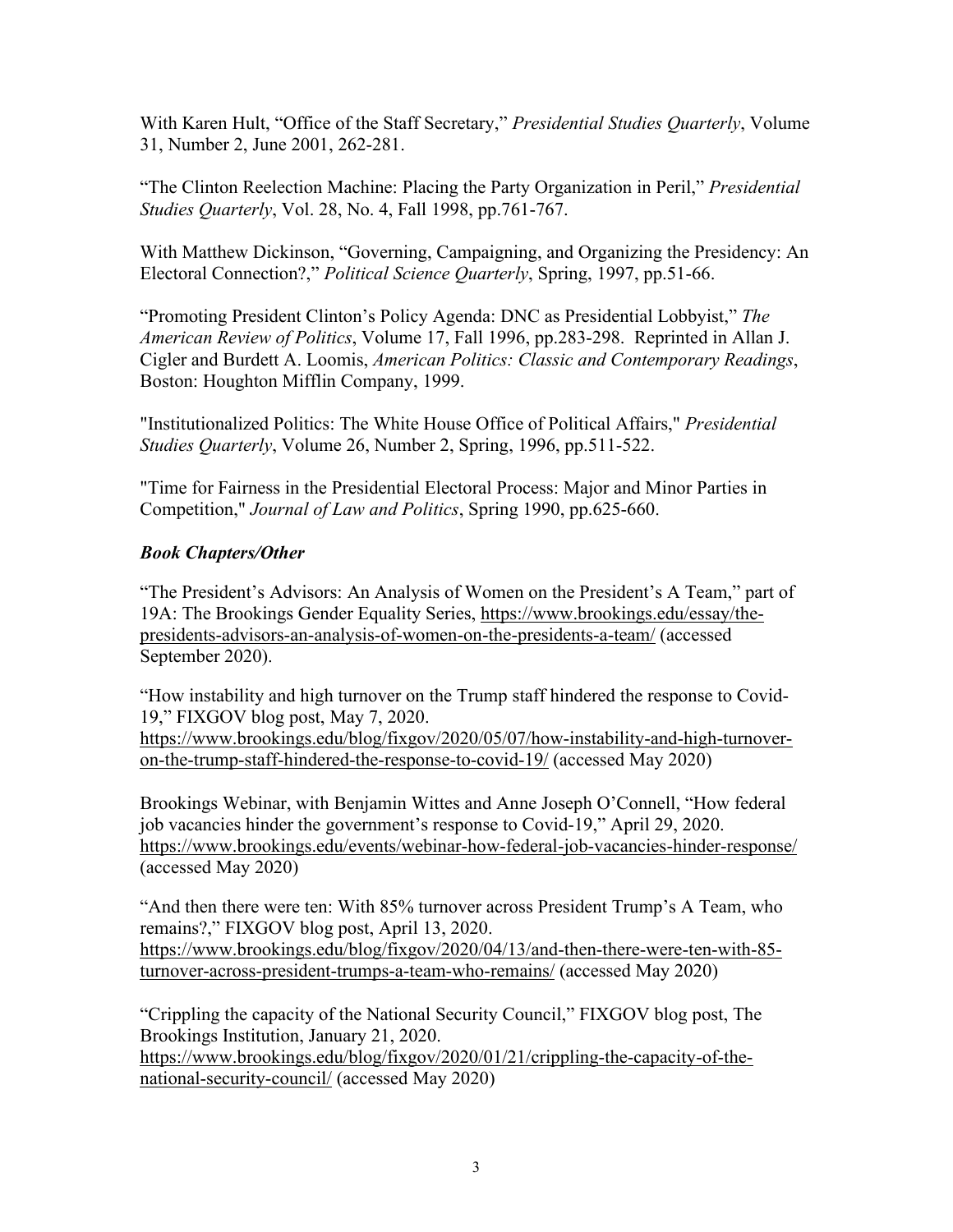"Who is in the president's cabinet?," FIXGOV blog post, The Brookings Institution, May 21, 2019. [https://www.brookings.edu/blog/fixgov/2019/05/21/who-is-in-the-presidents](https://www.brookings.edu/blog/fixgov/2019/05/21/who-is-in-the-presidents-cabinet/)[cabinet/](https://www.brookings.edu/blog/fixgov/2019/05/21/who-is-in-the-presidents-cabinet/) (accessed May 2020)

"Kirstjen Nielsen, secretary of Homeland Security, out amidst national emergency, FIX GOV blog post, The Brookings Institution, April 9, 2019. [https://www.brookings.edu/blog/fixgov/2019/04/09/kirstjen-nielsen-secretary-of](https://www.brookings.edu/blog/fixgov/2019/04/09/kirstjen-nielsen-secretary-of-homeland-security-out-amidst-national-emergency/)[homeland-security-out-amidst-national-emergency/](https://www.brookings.edu/blog/fixgov/2019/04/09/kirstjen-nielsen-secretary-of-homeland-security-out-amidst-national-emergency/) (accessed May 2020)

"Compared with recent presidents, Trump does not like to travel—except when he's campaigning," with James A. McCann, Monkey Cage, *The Washington Post*, January 25, 2019. [https://www.washingtonpost.com/news/monkey-cage/wp/2019/01/25/compared-to](https://www.washingtonpost.com/news/monkey-cage/wp/2019/01/25/compared-to-previous-presidents-trump-is-not-a-frequent-flier-except-when-he-has-a-chance-to-campaign/)[previous-presidents-trump-is-not-a-frequent-flier-except-when-he-has-a-chance-to](https://www.washingtonpost.com/news/monkey-cage/wp/2019/01/25/compared-to-previous-presidents-trump-is-not-a-frequent-flier-except-when-he-has-a-chance-to-campaign/)[campaign/](https://www.washingtonpost.com/news/monkey-cage/wp/2019/01/25/compared-to-previous-presidents-trump-is-not-a-frequent-flier-except-when-he-has-a-chance-to-campaign/) (accessed May 2020)

"In search of a third chief of staff, Trump sets a record," FIX GOV blog post, The Brookings Institution, December 10, 2018.

"Record-setting White House staff turnover continues with news of Counsel's departure," FIXGOV blog post, The Brookings Institution, October 19, 2018.

"With the revelation of Marc Short's impending departure, President Trump has lost the vast majority of Tier One staff members," FIXGOV blog post, The Brookings Institution, June 27, 2018.

"McMaster out and turnover on the White House "A Team" continues at a steady clip," FIXGOV blog post, The Brookings Institution, March 22, 2018.

"Trump A Team Staff Tracker," hosted by the Brookings Institution, February 2018 present, [https://www.brookings.edu/research/tracking-turnover-in-the-trump](https://www.brookings.edu/research/tracking-turnover-in-the-trump-administration/)[administration/,](https://www.brookings.edu/research/tracking-turnover-in-the-trump-administration/) accessed September 2020.

"Trump makes fewer public trips than recent presidents. Will that hurt the Republicans in November?," with James A. McCann and Emily J. Charnock, Monkey Cage/Analysis, *The Washington Post*, January 17, 2018.

"Why is Trump's staff turnover higher than the 5 most recent presidents?" Brookings Institution: January 19, 2018. [https://www.brookings.edu/research/why-is-trumps-staff](https://www.brookings.edu/research/why-is-trumps-staff-turnover-higher-than-the-5-most-recent-presidents/)[turnover-higher-than-the-5-most-recent-presidents/](https://www.brookings.edu/research/why-is-trumps-staff-turnover-higher-than-the-5-most-recent-presidents/) (Accessed January 19, 2018)

"Public Presidency, U.S. Elections and the Permanent Campaign." In Oxford Bibliographies in Political Science. Ed. Sandy Meisel. New York: Oxford University Press, July 2017. [https://www.oxfordbibliographies.com/view/document/obo-](https://www.oxfordbibliographies.com/view/document/obo-9780199756223/obo-9780199756223-0227.xml)[9780199756223/obo-9780199756223-0227.xml.](https://www.oxfordbibliographies.com/view/document/obo-9780199756223/obo-9780199756223-0227.xml) (accessed May 2020)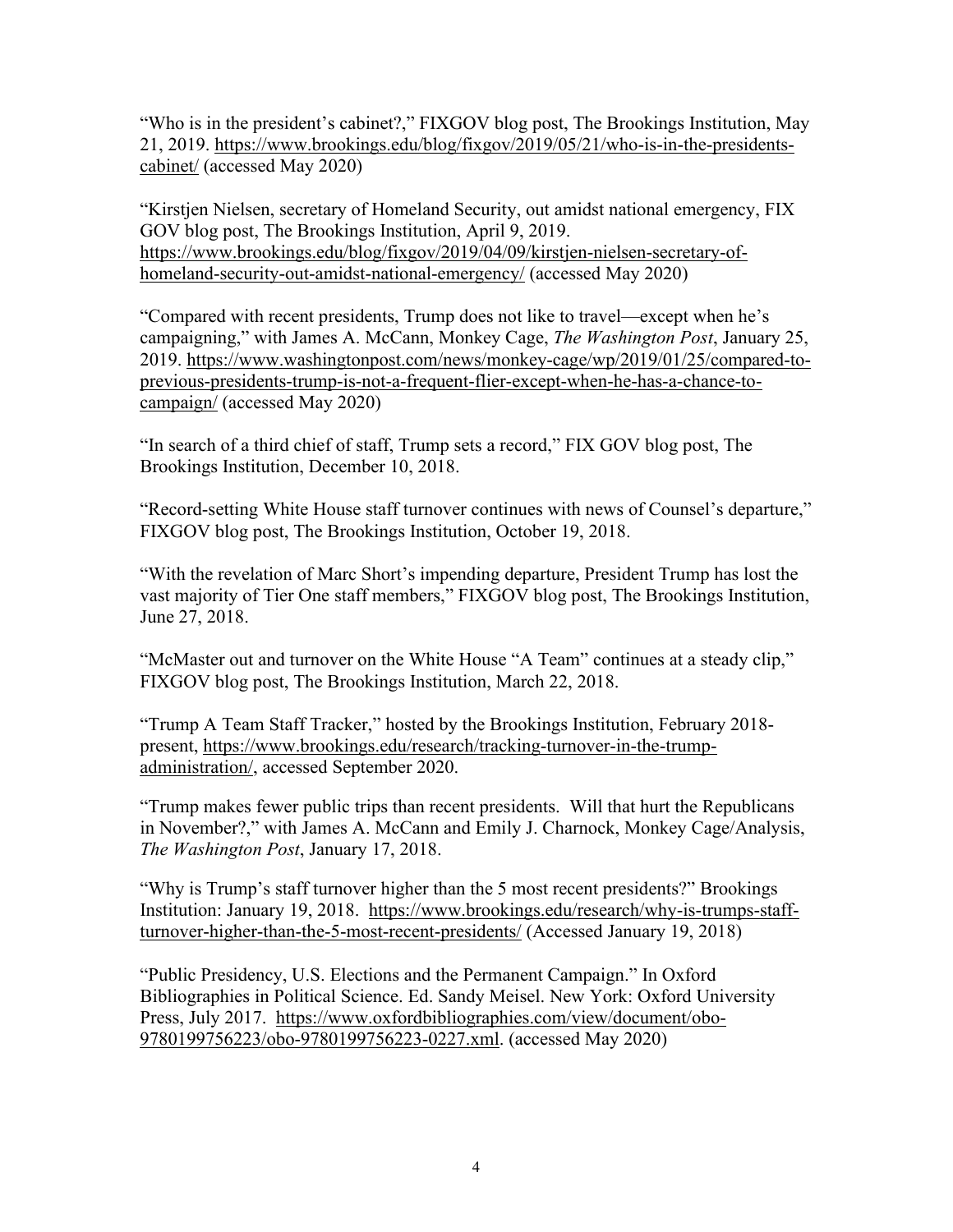"The Office of the Staff Secretary," with Karen Hult, The White House Transition Project, summer 2016, [http://www.whitehousetransitionproject.org/wp](http://www.whitehousetransitionproject.org/wp-content/uploads/2016/03/WHTP2017-23-Staff-Secretary.pdf)[content/uploads/2016/03/WHTP2017-23-Staff-Secretary.pdf](http://www.whitehousetransitionproject.org/wp-content/uploads/2016/03/WHTP2017-23-Staff-Secretary.pdf)

"The White House Counsel," with MaryAnne Borrelli, Karen Hult, and Nancy Kassop, summer 2016, [http://www.whitehousetransitionproject.org/wp](http://www.whitehousetransitionproject.org/wp-content/uploads/2016/03/WHTP2017-29-Counsel.pdf)[content/uploads/2016/03/WHTP2017-29-Counsel.pdf](http://www.whitehousetransitionproject.org/wp-content/uploads/2016/03/WHTP2017-29-Counsel.pdf)

"The Office of the First Lady," with MaryAnne Borrelli and Lauren Wright, summer 2016, [http://www.whitehousetransitionproject.org/wp](http://www.whitehousetransitionproject.org/wp-content/uploads/2016/03/WHTP2017-30_First_Lady_AT_11-30-16.pdf)[content/uploads/2016/03/WHTP2017-30\\_First\\_Lady\\_AT\\_11-30-16.pdf](http://www.whitehousetransitionproject.org/wp-content/uploads/2016/03/WHTP2017-30_First_Lady_AT_11-30-16.pdf)

"Shutdowns Break Government and its Workers," FIXGOV blog post, The Brookings Institution, September 28, 2015.

"A Curious Strategy of the Obama Administration's Final Stretch," FIXGOV blog post, The Brookings Institution, September 15, 2014.

"President Obama's Second Term: Staffing Challenges and Opportunities," *Issues in Governance Studies*, Number 57, The Brookings Institution, February 2013.

With Emily J. Charnock and James McCann, "What to Expect in the Second Term: Presidential Travel and the Rise of Legacy Building, 1957-2009," *Issues in Governance Studies*, No. 54, The Brookings Institution, December 12, 2012.

"The State of the Union Address: Process, Politics and Promotion," in *The President's Words: Speeches and Speechwriting in the Modern White House,* Michael Nelson and Russell L. Riley (eds.), Lawrence, KS: University of Kansas Press, 2010.

With Karen Hult, "The Office of the Staff Secretary 2009," The White House Transition Project Reports, 23, Fall 2008. See [www.whitehousetransitionproject.org.](http://www.whitehousetransitionproject.org/) Reports prepared for McCain and Obama campaigns, directed by Martha Kumar, Towson State University and Terry Sullivan, University of North Carolina.

With Charles O. Jones, "Shaping the 44th Presidency," *Issues In Governance Studies*, Number 9, August 2007.

"The Veto-Free Presidency, (George Bush – 2001 – Present [June 2006])," Issues in Governance Studies, Number 4, July 2006, published by The Brookings Institution.

"West Wing Shuffle," *The Washington Post*, Outlook Section, April 2, 2006, B2.

"Collect Crucial Data on How Faith-Based Programs Work," *The Miami Herald*, October 9, 2003, A33.

"Lobbying the Executive Branch: Outside-In and Inside-Out" in Paul S. Herrnson, Ronald G. Shaiko and Clyde Wilcox (eds), *The Interest Group Connection* ( 3rd ed.),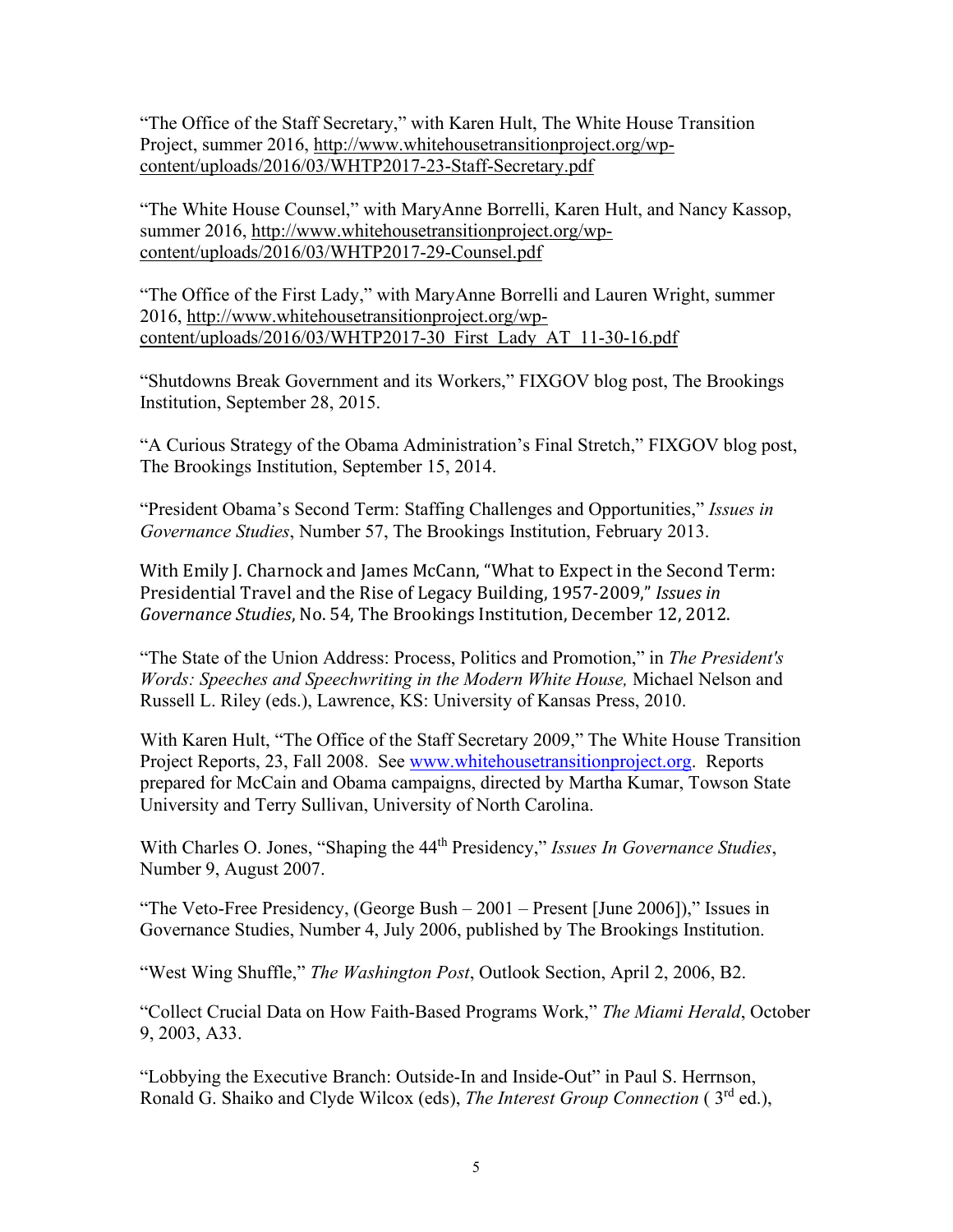(Washington, D.C.: Congressional Quarterly), 2004.

"How Incumbent Presidents Run for Reelection" in William G. Mayer, *The Making of the Presidential Candidates* 2004, (Boulder, CO : Rowman and Littlefield), 2003.

With Stephen Hess, Organizing the Presidency: Assessing Its Early Performance," in Mark J. Rozell and Gary L. Gregg (eds.), *Considering the Bush Presidency*, NY: Oxford University Press, 2003.

"Words vs. Deeds: President George W. Bush and Polling," *The Brookings Review*, Summer 2003. (Reprinted in 2010 *Annual Edition of American Foreign Policy*, NY: McGraw Hill, 2010, Chapter 28.)

"Campaigning to Govern: Presidents Seeking Reelection," *PS: Political Science and Politics*, April 2003.

With Karen Hult, "The President's Advisory System: A Critical Examination of Its Capacity for Governance," in Roger Davidson (ed.), *Workways of Governance*, copublished by The Brookings Institution and the Governance Institute, 2003.

With Karen Hult, "The Office of the Staff Secretary," in Martha Joynt Kumar and Terry Sullivan (eds.), *The White House World: Transitions, Organization and Office Operations*, College Station, TX: Texas A&M University Press, 2003.

"Can an Office Change a Country? The White House Office of Faith-Based and Community Initiatives, A Year In Review," Report Prepared for the Pew Forum on Religion and Public Life, February 2002.

With Stephen Hess**,** "The Bush White House: First Appraisals," The Brookings Institution, Working Paper, January 2002.

With Stephen Hess, "Bush's "A' Team: Just Like Clinton's, But More So," *The Washington Post*, Outlook Section, B5, January 27, 2002.

"The American Presidency: Surviving and Thriving amidst the Permanent Campaign," in *The Permanent Campaign and Its Future*, eds. Thomas Mann and Norman Ornstein, Washington, D.C.: The Brookings Institution and American Enterprise Institute, 2000, pp. 108-133.

With Susan A. MacManus, "The Changing Political Activism Patterns of Older Americans: Don't Throw the Dirt Over Us Yet," in Janie Steckenrider and Tonya Parrot (eds.), *New Perspectives on Old Age Policies*, Albany, NY: SUNY Press, 1998, pp.111- 131.

"Women on the White House Staff: A Longitudinal Analysis (1939-1994)," in Janet Martin and MaryAnne Borrelli (eds.), *The Other Elites: Women, Politics, and Power in the Executive Branch*, Boulder, Colorado: Lynne Reiner, 1997, pp. 91-106.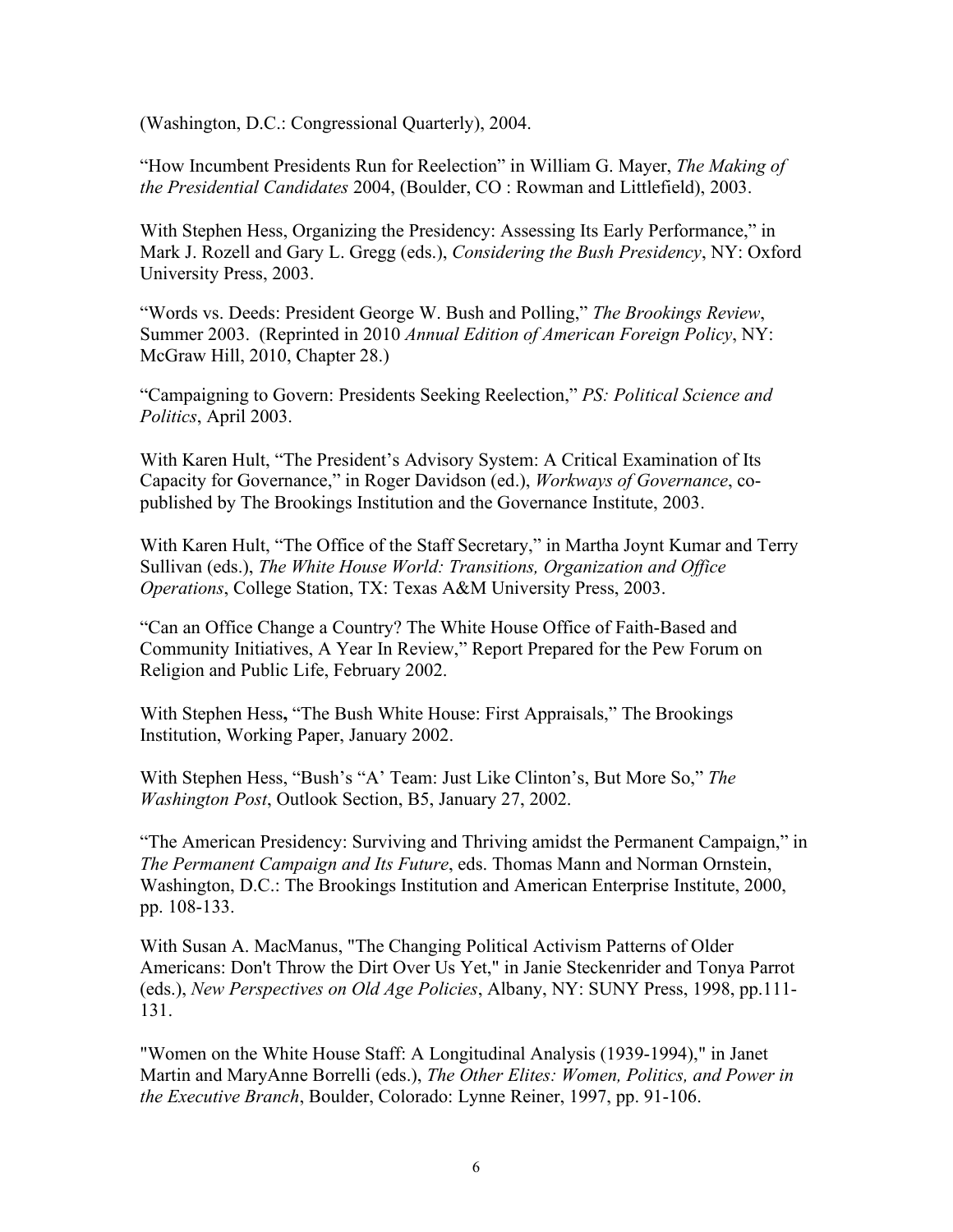With William E. Hulbary and Lewis Bowman, "Florida: An Election with Something for Everyone," in Laurence W. Moreland and Robert P. Steed, *The 1996 Presidential Election in the South*, Connecticut: Greenwood Press, 1997, pp.147-164.

### **Conference Papers and Presentations**

Chair, "Power and Persuasion in Presidential Leadership," at the Annual Meeting of the American Political Science Association, August 29-September 1, 2013

With Emily Charnock and James A. McCann, "Second-Term Presidential Travel: The Impermanent Campaign and the Rise of Legacy-Building, 1957-2009," Accepted, but not delivered at the 2012 Annual Meeting of the American Political Science Association, hurricane cancellation.

Speech, "The Evolution of the Presidency," Delivered to incoming Fellows of the American Academy for the Advancement of Science, September 4, 2009.

Panelist, "The Politics of Presidential Appointments," The Brookings Institution, November 12, 2008.

Panelist, "The State of the Union Address," White House Speechwriters Symposium, the Miller Center of Public Affairs, University of Virginia, June 20 and 21, 2008. (Broadcast by C-Span.)

With Emily Charnock and James A. McCann, "Goin' Mobile: Assessing First Term Presidential Travel from Eisenhower to George W. Bush," presented at the Annual Meeting of the American Political Science Association, August 31-September 3, 2006.

"Staffing the Bush Presidency: Second Term Challenges and Opportunities," School of Public and Environmental Affairs, Indiana University, April 1, 2005.

"Staffing the Bush White House: Second Term Challenges and Opportunities," The Weidenbaum Center Breakfast Lecture Series, January 19, 2005.

With Jay McCann, "Testing the Permanence of the Permanent Campaign: An Analysis of Presidential Polling Expenditures, 1977-2000," presented at the Annual Meeting of the American Political Science Association, September 2-5, 2004.

Panel Chair and Roundtable Participant, "Still Keeping the Faith? President Bush and the Faith-Based Initiative," the annual meeting of the American Political Science Association, August 2003.

Roundtable Participant, "The Making of the Presidential Candidates, 2004," the annual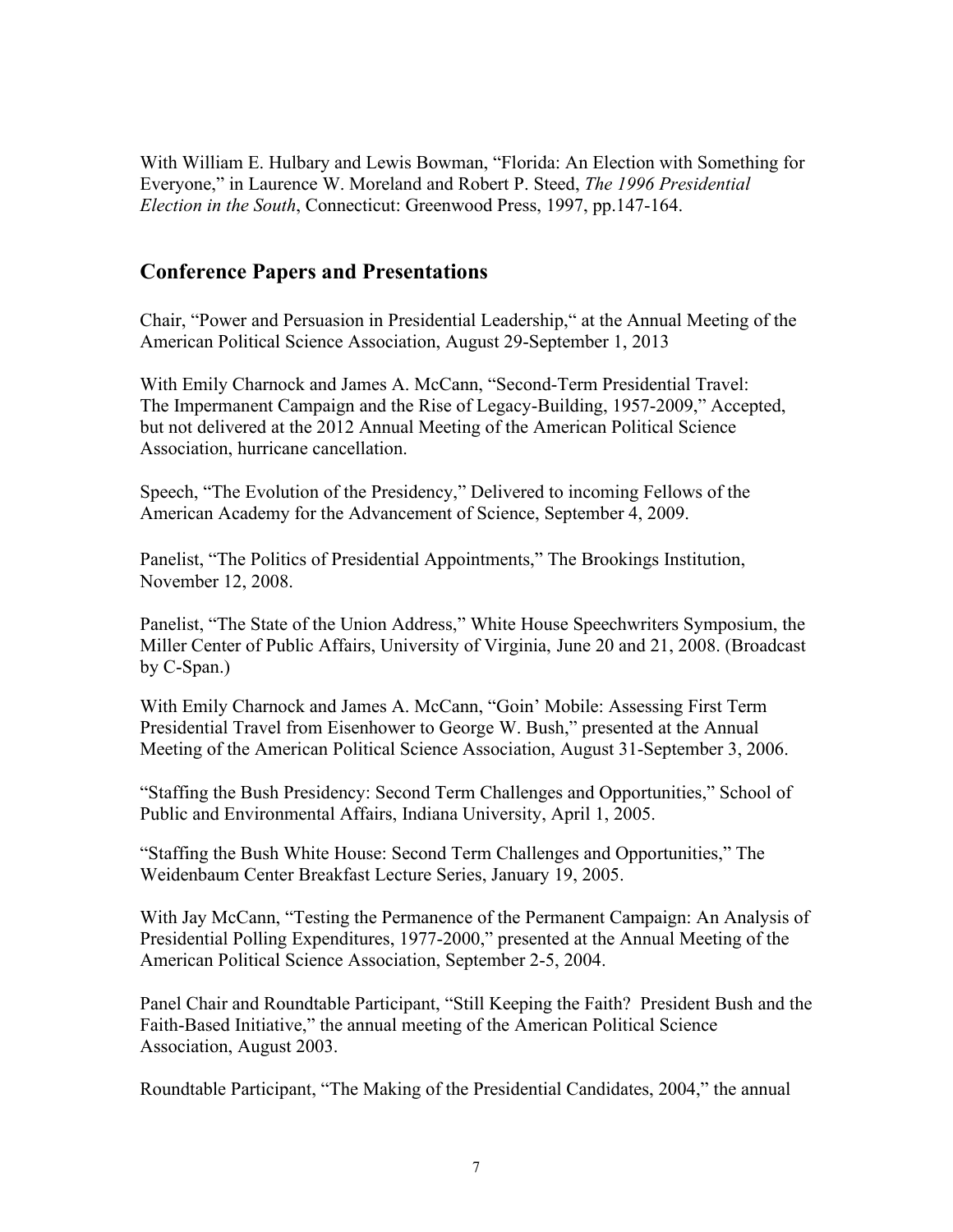meeting of the American Political Science Association, August 2003.

"Presidential Polling from Reagan to Bush the Younger: A Look at Trends and Patterns," lecture given at the Brookings Institution, June 3, 2003. (With Jay McCann)

Respondent, "The Faith-Based Initiative Two Years Later: Examining its Potential, Progress and Problems," March 5, 2003, The Brookings Institution.

Panel Chair and Roundtable Participant, "Political Miracle or Mission Impossible? Presidential Politics and the Faith-Based Initiative," the annual meeting of the American Political Science Association, August 2002.

"Can an Office Change a Country? The White House Office of Faith-Based and Community Initiatives, a Year in Review," presented at the Carnegie Endowment for International Peace, February 20, 2002 sponsored by the Pew Forum on Religion and Public Life and the Brookings Institution.

"The American Presidency: Surviving and Thriving amidst the Permanent Campaign," book conference for *The Permanent Campaign and Its Future*, at the American Enterprise Institute, October 2000.

"The Presidency and the Permanent Campaign," presented at the American Enterprise Institute, Conference on the Permanent Campaign," Washington, D.C., April 1999.

"Campaigning to Govern: Political Consultants as Presidential Advisors," presented at the Annual Meeting of the American Political Science Association, Boston, 1998.

Discussant, "Elections, Public Opinion and Voting," at the Annual Meeting of the Florida Political Science Association, Orlando, 1998.

With Matthew Dickinson, "The Revolving Door at the White House: Explaining Increasing Turnover Rates Among Presidential Advisors, 1936-1997," presented at the Annual Meeting of the American Political Science Association, Washington, D.C., 1997.

"Women on the White House Staff: A Longitudinal Analysis (1939-1994)," presented at the Annual Meeting of the American Political Science Association, San Francisco, 1996.

Roundtable on Elections, "Florida in the 1996 Presidential Campaign," presented at the Annual Meeting of the Florida Political Science Association, Sarasota, 1996.

"Promoting President Clinton's Policy Agenda: DNC as Presidential Lobbyist," presented at the Annual Meeting of the Southern Political Science Association, Tampa, 1995.

With Jessica Korn, "Changing Relationships Between Presidential Power and Political Parties: The Constitution is the Framework Not the Cause," presented at the Annual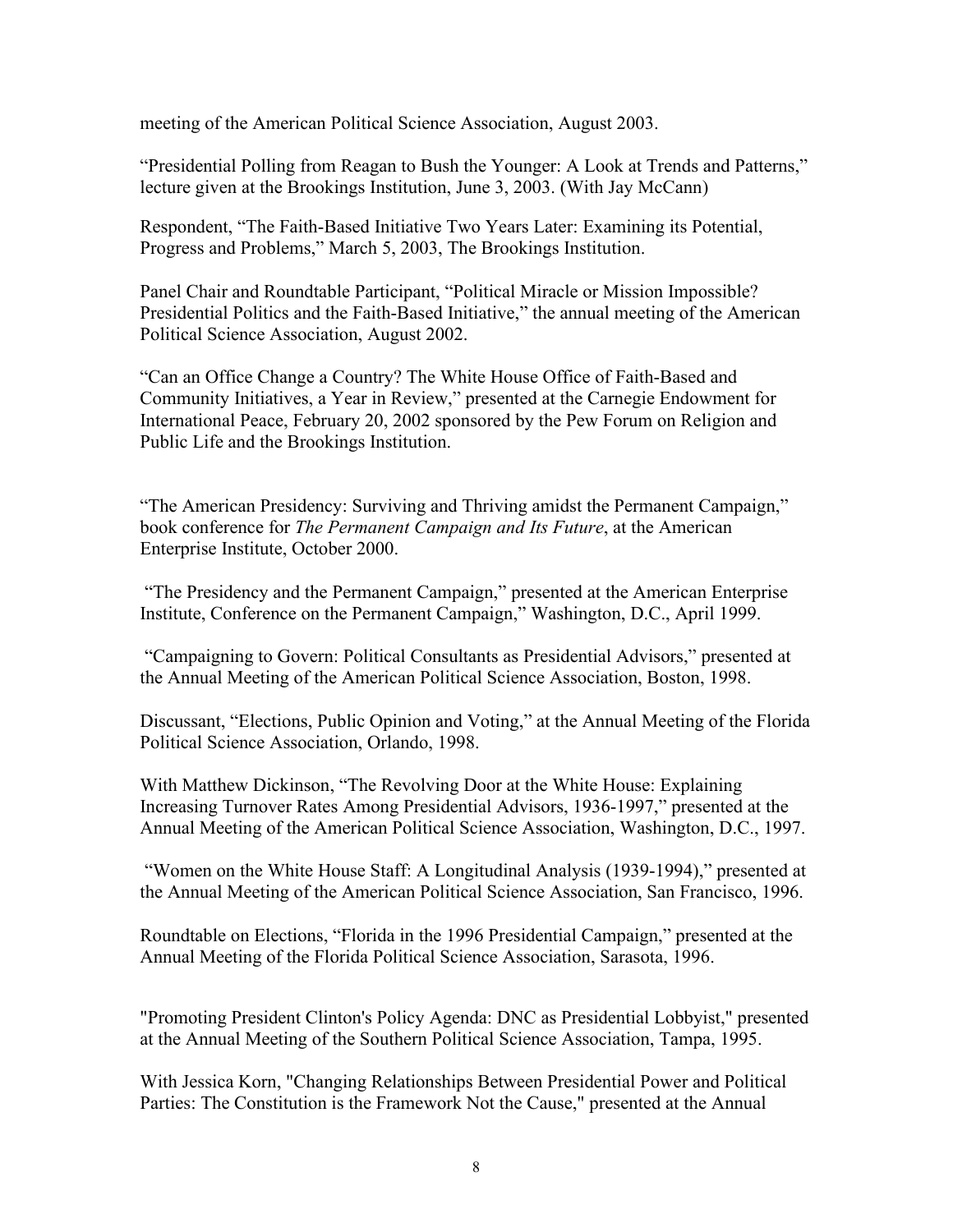Meeting of the American Political Science Association, Chicago, 1995.

Roundtable Panelist, "President Clinton at Midterm," presented at the Annual Meeting of the Florida Political Science Association, Winter Park, 1995.

"Institutionalized Politics: The White House Office of Political Affairs," presented at the Annual Meeting of the American Political Science Association, Washington, D.C., 1994.

With Matthew Dickinson, "Presidential Staff Shuffling: The Impact of the Reelection Campaign on White House Staff Structure," presented at the Annual Meeting of the Midwest Political Science Association, Chicago, 1994.

"Presidents as Candidates and the Principal-Agent Model," presented at the Annual Meeting of the American Political Science Association, Washington, D.C., 1993.

"Third Party Candidates: A Role in the Presidential Electoral Process?" presented at the Annual Meeting of the Midwest Political Science Association, Chicago, 1990.

### **Grants and Honors**

**Pew Forum on Religion and Public Life Grant Recipient**, to study the White House Office of Faith-based and Community Initiatives, 2001.

**Pew Charitable Trust Grant Recipient**, to study the role of presidential political consultants, 2000.

**Recipient,** Research and Creative Scholarship Grant, University of South Florida, April 1999, for research on the role of presidential political consultants.

**Recipient** of the Gerald R. Ford Library Research Grant, December 1998.

**Outstanding Undergraduate Teaching Award**, University of South Florida, April 1998.

**Recipient** of USF College of Arts and Sciences, Faculty Development Grant, April 1998.

**Travel Grant Recipient,** the University of Maryland Center for Political Leadership and Participation, Conference on Presidential Power, Columbia University, November 15- 16,1996.

Research and Creative Scholarship Grant**, University of South Florida, April 1995.**

## **Professional Service**